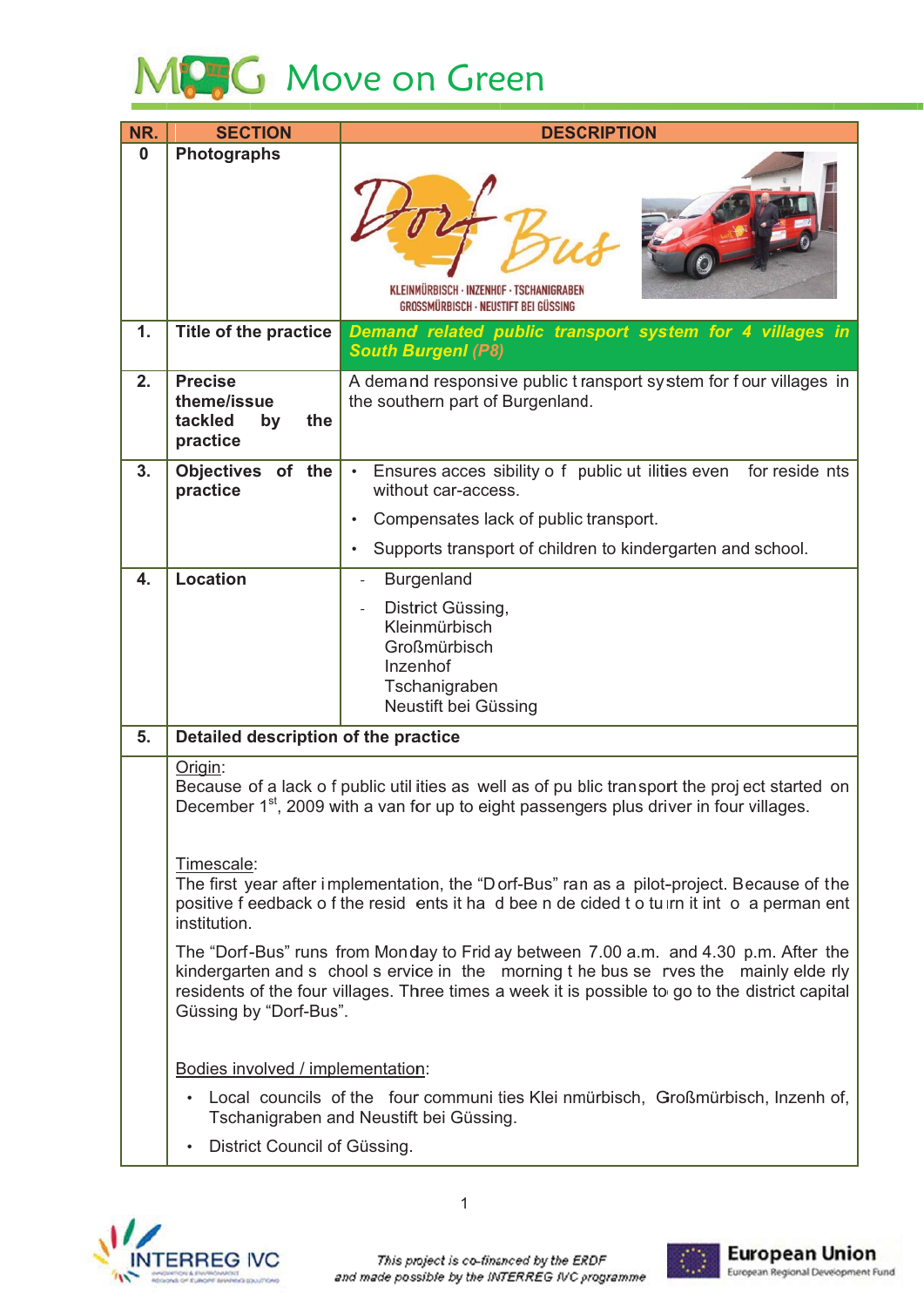## Move on Green

Regional Government of Burgenland.

Process and detailed content of the practice:

- Project preparation:
	- Elaboration of a mobility concept.
	- Public information and public participation.
	- Checking legal and financial framework.
	- Decisions of local councils to start the project.
	- Composition of constitution.
	- Founding of "Dorf-Bus-Association".
	- Staff-training for drivers.
- Continuous project management:
	- Rising public awareness.
	- Rising foundations.
	- Developing and adopting of time-table.

## Project content:

- Runs from Monday to Friday between 7.00 a.m. and 4.30 p.m. as a door-to-door service.
- Requests must be announced by phonecall.
- Kindergarten and school service in the morning and at midday.
- During the day the bus serves the mainly elderly residents of the four villages.
- Three times a week trips to the district capital Güssing.

## Legal framework:

A "Dorf-Bus-Association" founded by the communities' runs the project. Residents can become members of the association. The annual fee allows members the unlimited usage of the bus. Non-members are not permitted to use the bus.

Financial framework:

(Figures include only the four communities of the initial project)

Annual costs: € 35,000

Membership fees: € 5,000

Fundings: € 8,000/a

Sponsoring: €6,000/a

Communities share the costs of about  $\epsilon$  16,000

**Evaluation** 6.

Possible success factors:

 $\mathfrak{p}$